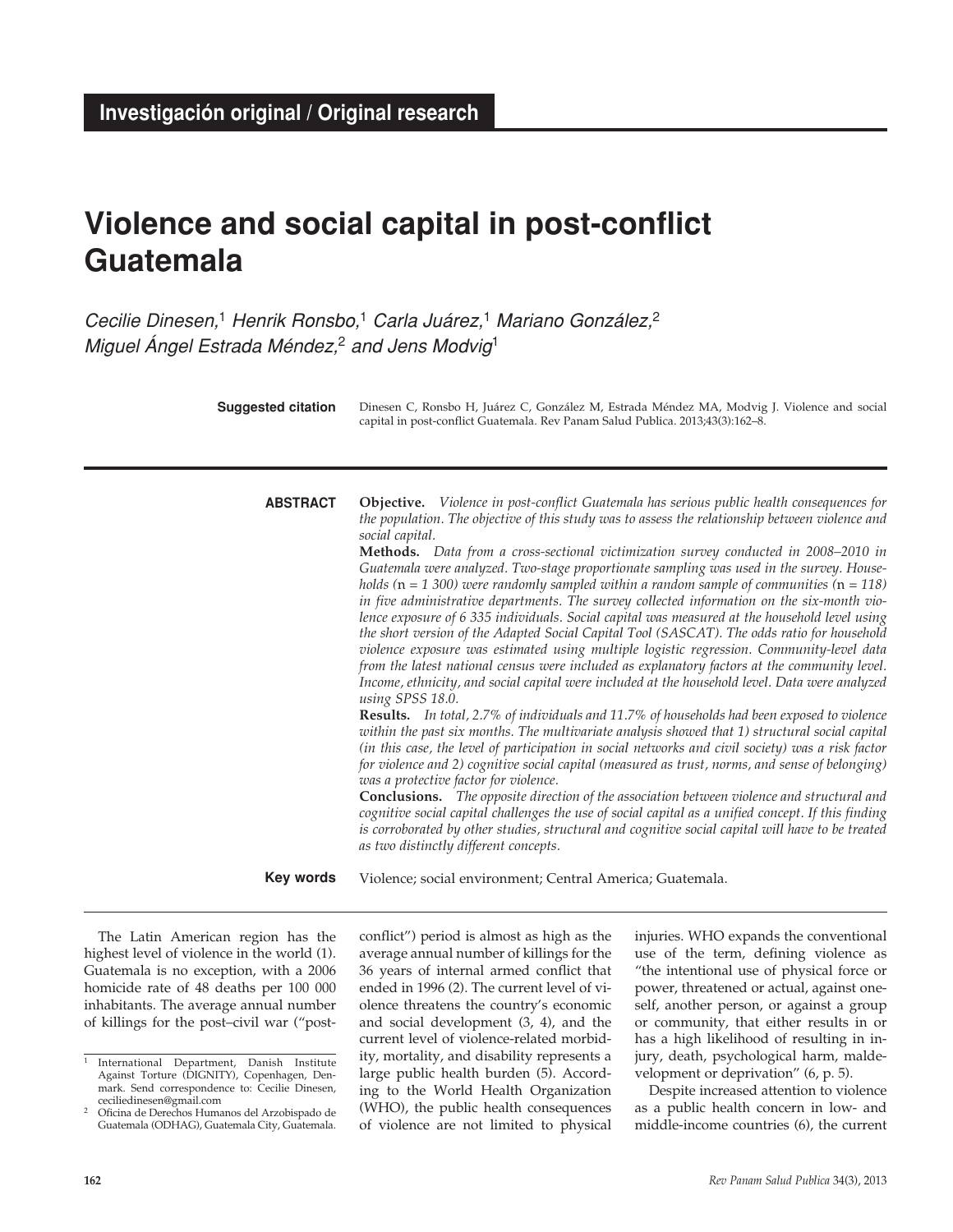evidence on risk and protective factors is largely limited to high-income countries (7). However, some studies in developing countries have shown that factors such as low social support (8) and low income (9) are associated with high levels of violence. Low social support is also a predictor for gang membership in Guatemala (10). There are indications that these factors exert their impact through community characteristics rather than at the individual level (11, 12).

This article investigates the role of social capital in understanding violence in Guatemala. Social capital—defined here as the quality and quantity of formal and informal social networks—might be a useful tool for identifying at-risk households and individuals. Moreover, and from a more intervention-oriented point of view, building social capital by strengthening civil society and social cohesion might be an effective bottom-up policy approach for reducing violence in post-conflict countries (13, 14).

The concept of social capital reflects a community's resources in terms of social organizations and formal networks based on trust and cohesion (structural social capital) as well as invisible, informal elements of trust, altruism, and charity experienced among individuals in the community (cognitive social capital) (15–17). Existing studies have demonstrated an association between social capital and violence. Vial et al. (18) studied urban violence and social capital (trust among neighbors, informal social control, and social action in neighborhoods) and found lower reported violence in neighborhoods with higher social capital. This implies that 1) a high level of social capital protects against violence or 2) conversely, violence erodes social capital. With regard to the latter scenario, studies of political violence have indicated a more complex relation than simply erosion (19, 20).

One of the limitations of existing social capital and violence research is that, due in part to the disputed nature of the concept of social capital, which has been the subject of theoretical disputes and methodological concerns, economic capital is rarely taken into account. The perspective that dominates public health research, as well as current thinking at the World Bank, is influenced by the theories of Robert Putnam and James Coleman (21–26). According to the World Bank, social capital is the collective resources

available to the poor for managing risk and vulnerability. According to theory, communities with a high stock of social capital are better positioned to resist poverty and manage risks and economic shocks than those with a low stock of this asset (27). On the other hand, according to Bourdieu (28), social capital is intrinsically linked to economic capital. Contrary to the World Bank, Bourdieu insists economic capital determines peoples' social connections and the resources they can effectively mobilize. The objective of this study is to identify associations between violence and social capital in the Guatemalan context and to assess the role of economic capital in the equation.

#### **Materials and Methods**

This study is based on the Guatemala Violence Survey (GVS), a victimization survey conducted from 2008–2010 by the Guatemala-based Office of Human Rights of the Archbishop of Guatemala (*Oficina de Derechos Humanos del Arzobispado de Guatemala*, ODHAG) and the Danish Institute Against Torture (DIGNITY). The survey was conducted in five of Guatemala's 22 administrative departments: Guatemala, Chiquimula, Quetzaltenango, San Marcos, and Petén. The selection of departments was based on the presence of ODHAG. Therefore, the study results are only representative of specific departments and can not be generalized for the country as a whole. Household survey data were combined with communitylevel data from the 2002 national census conducted by the National Statistics Institute (*Instituto Nacional de Estadística*, INE).

# **Sampling and data collection**

The GVS employed proportionate two-stage cluster sampling with an equal proportion of households (0.17%) sampled in each department. The first stage was a random sampling of communities within each of the five departments and the second stage constituted a random selection of 10 households within each of the communities. "Communities" were defined as the administrative geographical units employed by INE.

Data were collected using an interviewer-administered household questionnaire. An adult member of the household was selected as the primary study participant. Violence exposure was measured by asking the primary study

participant: "Has your family suffered an act of violence or death within the last six months?" The answers were categorized as "physical violence," "property-related violence," or "threats." Interviewers also recorded whether the violent episode resulted in the death of the victim. In cases that involved more than one violent event, the most recent was selected for further questions. If someone other than the primary study participant had experienced the violence, the interviewer asked to pose the questions directly to the victim. If the direct victim was not available, the primary study participant was interviewed as a proxy-victim.

Social capital was measured using the short version of the Adapted Social Capital Assessment Tool (SASCAT). The SASCAT instrument is an abbreviated version of the Adapted Social Capital Assessment Tool (ASCAT) originally developed by the World Bank specifically for measurement of social capital in lowincome settings (17). The SASCAT instrument has been validated in Vietnam and Peru, which supports its use in low-income settings (29). The instrument clearly differentiates structural social capital and cognitive social capital. Structural social capital comprises interpersonal relationships formed through participation in formal or informal organizations or networks, whereas cognitive social capital comprises values, norms, attitudes, and beliefs among neighbors, friends, and relatives at the community level (30).

#### **Ethical considerations**

Before participating in the research, all respondents were given a verbal explanation of the study. Informed consent was given orally. Necessary precautions were taken to ensure that participation in the study did not expose the respondents to further danger. Data were anonymized in the analysis process by assigning a random identification number to each record. The research was submitted for internal peer-review at DIGNITY to ensure that the research design and data handling procedures were aligned with Danish Data Protection Laws that ensure the full anonymity of the informants.

#### **Description of variables**

The hierarchical organization of the data resulted in information specific to the individual, household, and community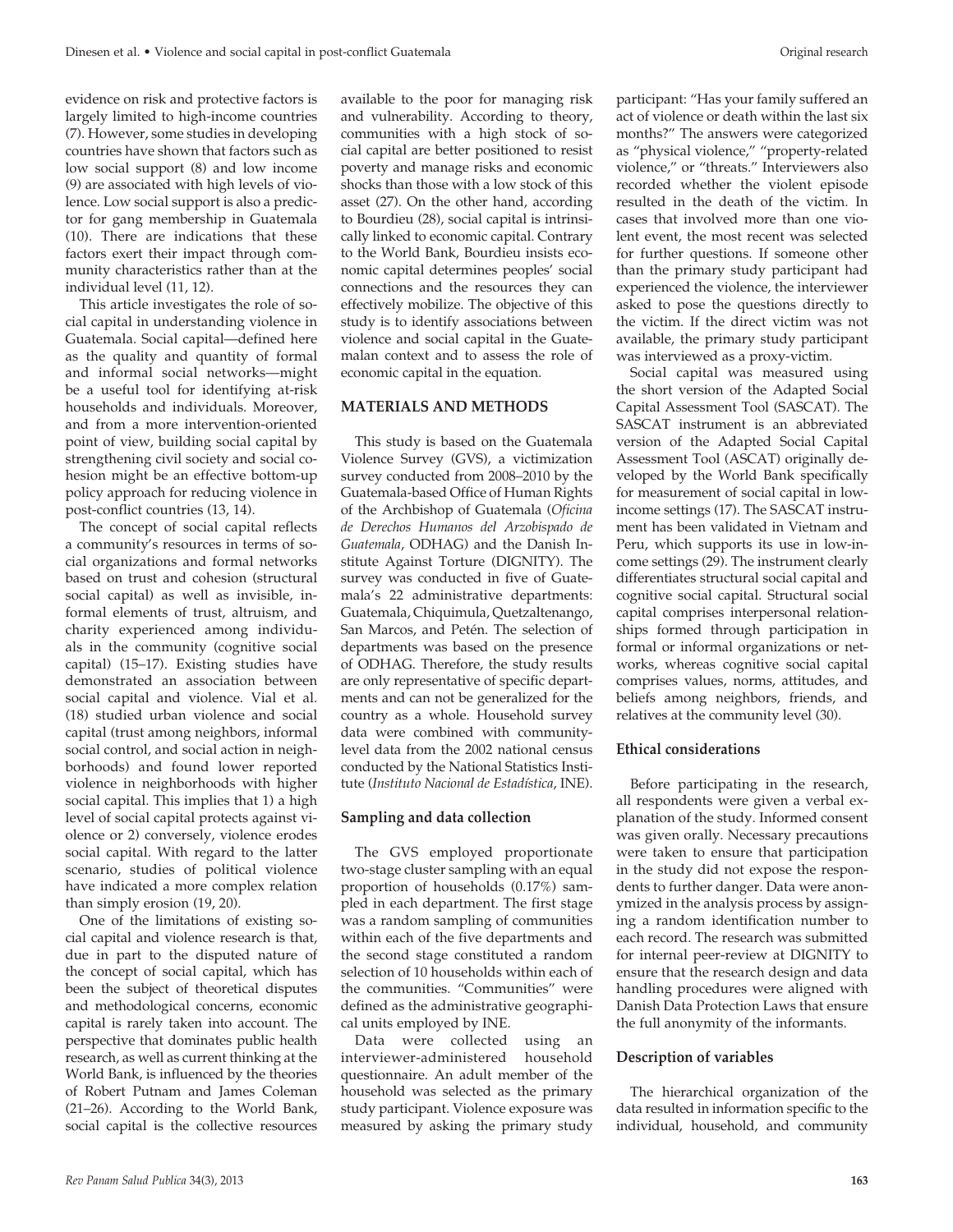level. Data at the individual and household level were obtained from the GVS. Community-level data from the INE 2002 national census were disaggregated and assigned to each household within the community. This study included household- and community-level variables.

*Household violence* was defined as one or more violent episodes within the household over the past six months, including cases in which the primary study participant was the victim as well as cases in which he/she was interviewed as the proxy-victim. Thus, the household violence variable represents all three types of violence recorded in the survey (physical violence, property-related violence, and threats).

*Ethnicity* was measured by asking the respondent: "Are the members of the household indigenous or ladino<sup>3</sup>?"

*Household income* was defined as a categorical variable of the households' weekly income and classified in one of four categories: "extreme poverty," "poverty," "middle-income," and "high income." The categories "extreme poverty" and "poverty" corresponded to national definitions of those two income levels (2).

Social capital was measured using the SASCAT instrument, which comprises nine items: five measuring structural social capital (group membership, group support, social support from individuals, and two types of citizenship activities) and four measuring cognitive social capital, which was perationalized as trust, norms, and sense of belonging. A sum scale was computed for each of the two sub-components of social capital. The structural scale ranged from 0 to 28, with each of the groups the individual was a member of (or received support from) contributing one point to the overall structural social capital score. The cognitive scale ranged from 0 to 4, with each of the four items contributing one point to the overall cognitive social capital score. In line with De Silva (30), the sum scales were categorized to avoid assumptions of linearity. *Structural social capital* was grouped into three categories: low (scored as 0), medium (scored as 1–3), and high (scored as 4–28). This categorization was used because only 36% of the study population had a score





a Data source: Guatemala Violence Survey 2008-2010, Office of Human Rights of the Archbishop of Guatemala and the Dan-

ish Institute Against Torture (DIGNITY).<br><sup>b</sup> Differences in the rates of household violence, property-related violence, and threats were statistically significant across departments ( $P$  < 0.05), based on the chi-squared test. There were no statistically significant differences in the rate of physical violence across departments.

of 4 or higher. *Cognitive social capital* was dichotomized into low (scored as 0–3) and high (scored as 4) social capital because a very high proportion of the study population (41.8%) had a score of 4 on the cognitive scale.

*Urbanization* classified communities as urban or rural based on the definition employed by INE.

# **Statistical analyses**

Bivariate distributions were tested using the chi-squared test for nominal variables and the gamma test for ordinal variables. Multivariate logistic regression analyses were used to estimate odds ratios (ORs) for household victimization. Sequential forward model selection was used and distal confounders were included before proximal confounders to avoid control for mediating factors (31). The explanatory variables and their twoway interactions were selected based on a priori assumptions and considerations of the bivariate associations to minimize the risk of type II errors, and to yield meaningful interpretations. Geographic area was included in Model I to adjust for different levels of violence across the five administrative departments included in the GVS. The interaction between ethnicity and urbanization was added in Model II and income level was added in Model III. As these variables represent some of the main domains of inequality in Guatemala, they were considered before structural social capital and cognitive social capital were added

in Models IV–VI. Because the independent variable was household (versus individual or community) exposure to violence, and the survey respondent was not necessarily the direct victim, the analyses were not adjusted for sex and age. Data were analyzed using SPSS version 18.0 (IBM, Armonk, USA).

# **Results**

In total, 2.7% of 6 335 individuals and 11.7% of 1 300 households in the GVS had been exposed to violence within the past six months prior to the survey. There were, however, marked differences in violence exposure by geographic area (Figure 1). The highest levels of household violence were found in Guatemala and Chiquimula departments.4 Quetzaltenango and Petén departments had similar patterns of violence, with an overall level of household violence of 9.5% in each department. The level of violence in San Marcos was considerably lower than in all other departments.

Table 1 shows exposure to violence across the explanatory variables. There was a strong and monotone income gradient in exposure to household violence. Overall, violence was significantly more prevalent among respondents residing in urban versus rural communities.

The properties of social capital are presented in Table 2. Indigenous respondents reported higher structural social

<sup>3</sup> Spanish term for "nonindigenous."

<sup>4</sup> Guatemala Department is one of Guatemala's 22 administrative departments. The national capital, Guatemala City, is located in Guatemala Department.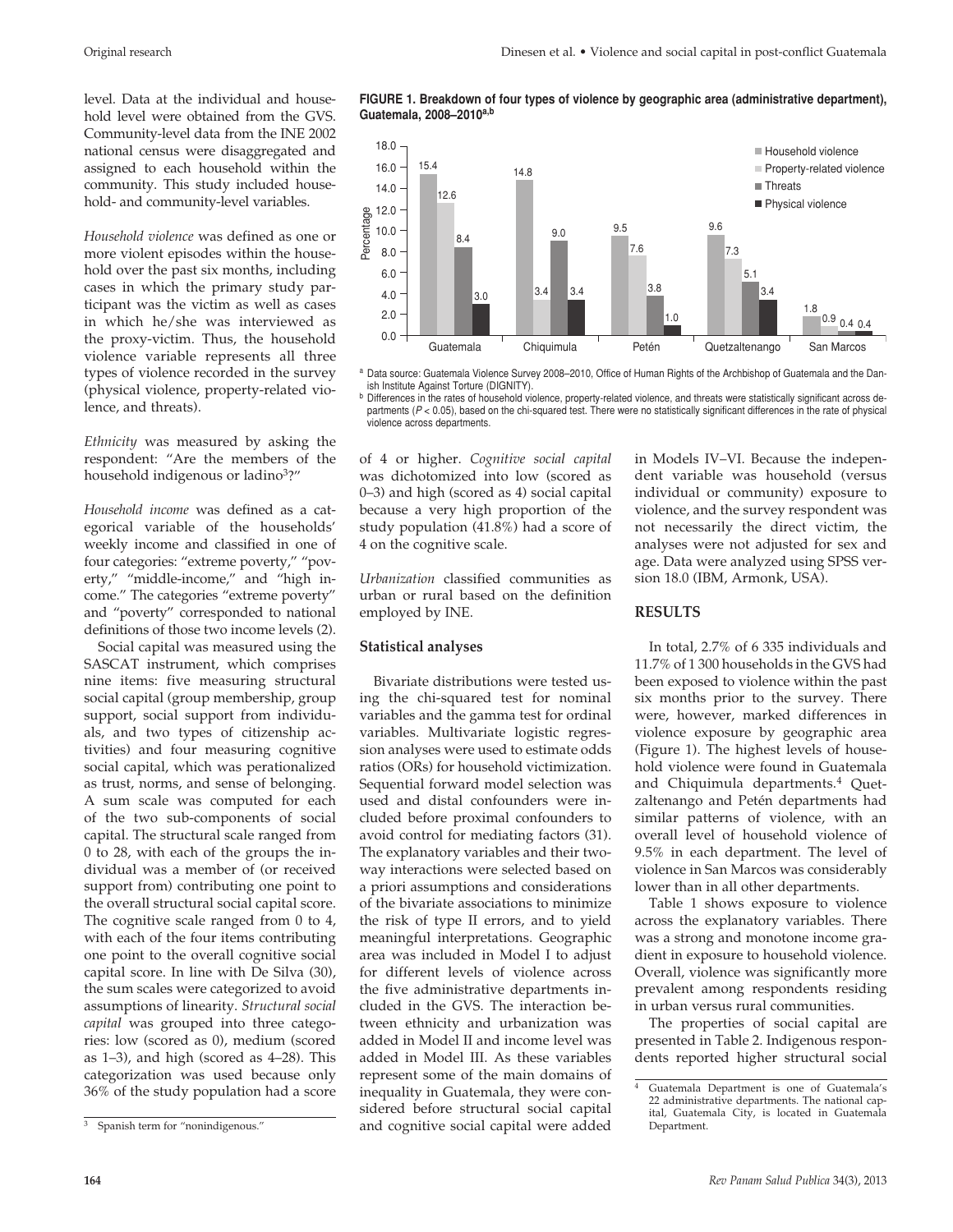**TABLE 1. Distribution of explanatory variables (ethnicity, income, and level of urbanization) in relation to household exposure to violence, Guatemala, 2008–2010a,b**

| Total<br>number of<br>households<br>$(n = 1, 300)$ | Households<br>exposed<br>to violence<br>No. (%) |  |
|----------------------------------------------------|-------------------------------------------------|--|
|                                                    |                                                 |  |
|                                                    |                                                 |  |
| 439                                                | 45 (10.3)                                       |  |
| 819                                                | 101 (12.3)                                      |  |
| 42                                                 |                                                 |  |
|                                                    |                                                 |  |
| 225                                                | 10 $(4.4)^d$                                    |  |
| 450                                                | 51 $(11.3)^d$                                   |  |
| 302                                                | 41 $(13.6)^d$                                   |  |
| 148                                                | $30(20.3)^d$                                    |  |
| 175                                                |                                                 |  |
|                                                    |                                                 |  |
|                                                    |                                                 |  |
| 891                                                | 129 $(14.5)^d$                                  |  |
| 409                                                | $(5.6)^d$<br>23                                 |  |
|                                                    |                                                 |  |

a Data source: Guatemala Violence Survey 2008–2010, Office of Human Rights of the Archbishop of Guatemala and the Danish Institute Against Torture (DIGNITY).

**b** Distribution of nominal variables (ethnicity and urbanization) was tested using a chi-squared test. Distribution of ordinal variables (income) was tested using a gamma test.

c Subjects with missing values were excluded from all subsequent analyses.

d Statistically significant distributions (*P* < 0.05).

capital than nonindigenous respondents, as did respondents living in rural communities. Income was significantly associated with structural social capital but not with cognitive social capital.

Table 3 shows the results of the logistical regression analyses. In Model I, compared to respondents in Guatemala, respondents in San Marcos, Quetzaltenango, and Petén had a lower risk of household violence and respondents in Chiquimula had a similar risk. In Model II, there was a statistically significant interaction between ethnicity and urbanization, so the combined OR estimates are presented in the table. Compared to urban nonindigenous respondents, urban indigenous respondents had a similar risk of violence exposure. However, rural nonindigenous respondents had a 76% lower risk of violence exposure. The difference for rural indigenous people was less marked—the risk was only 24% lower than among urban nonindigenous people. The protective effect for rural nonindigenous increased after adjustment for income, whereas the risk for violence for both urban indigenous and rural indigenous increased. This suggests that the protective effect of living in a rural area differs by ethnic group. Model III showed a clear income gradient after adjustment for the confounding effect of geographic area (administrative department), urbanization, and ethnicity. Compared to the group with high income, risk of household violence decreased with decreasing income group.

Structural social capital was significantly associated with an increased risk of household violence (Model IV). Compared to the group with low structural social capital, the group with high structural social capital had an almost threefold increased risk of household

violence. The opposite relationship was seen with cognitive social capital (Model V). Compared to the group with high cognitive social capital, the group with low cognitive social capital had a 50% increased risk of household violence. Including structural and cognitive social capital in the same model did not alter the estimates for the two variables (Model VI). This indicates that structural social capital and cognitive social capital are two distinct constructs. The two components have an effect on the risk of violence exposure independent of each other, and in addition to the effect of income and the combined effect of ethnicity and urbanization.

# **Discussion**

The results of this study provide evidence that violence in Guatemala is demographically and socioeconomically differentiated and suggest that structural and cognitive social capital are oppositely and independently associated with violence. High structural social capital increased the risk of violence, whereas high cognitive social capital decreased the risk of violence.

The study found an individual victimization rate of 2.7% and a household victimization rate of 11.7% over a sixmonth period. These rates are considerably lower than those found in a study by the United Nations Development Programme (UNDP) in Guatemala City,

**TABLE 2. Distribution of explanatory variables (ethnicity, income, and level of urbanization) in relation to levels of structural and cognitive social capital, Guatemala, 2008–2010a,b,c**

|                 |                         | Structural social capital    |                               |                           | Cognitive social capital |  |
|-----------------|-------------------------|------------------------------|-------------------------------|---------------------------|--------------------------|--|
| Variable        | Low<br>(0)<br>No. (%)   | Medium<br>$(1-3)$<br>No. (%) | High<br>$(\geq 4)$<br>No. (%) | Low<br>$(0-3)$<br>No. (%) | High<br>(4)<br>No. (%)   |  |
| Household level |                         |                              |                               |                           |                          |  |
| Ethnicity       |                         |                              |                               |                           |                          |  |
| Indigenous      | $29(9.3)^d$             | 165 (39.2) <sup>d</sup>      | $217(51.5)^d$                 | 235 (53.8) <sup>d</sup>   | 202(46.2) <sup>d</sup>   |  |
| Nonindigenous   | 138 (17.2) <sup>d</sup> | 441 $(55.1)^d$               | 222(27.7) <sup>d</sup>        | 495 (60.7) <sup>d</sup>   | 320(39.3) <sup>d</sup>   |  |
| Income          |                         |                              |                               |                           |                          |  |
| Extreme poverty | $25(12.0)^d$            | 94 $(45.2)$ <sup>d</sup>     | 89 (42.8) <sup>d</sup>        | 114 (50.9)                | 110(49.1)                |  |
| Poverty         | 73 (16.6) <sup>d</sup>  | 206 (46.7) <sup>d</sup>      | 162 $(36.7)^d$                | 269 (60.0)                | 179 (40.0)               |  |
| Middle income   | 31 $(10.4)^d$           | 167 (55.9) <sup>d</sup>      | 101 (33.8) <sup>d</sup>       | 176 (58.5)                | 125 (41.5)               |  |
| High income     | $27(18.6)^d$            | 71 (49.0) <sup>d</sup>       | 47 $(32.4)$ <sup>d</sup>      | 78 (52.7)                 | 70 (47.3)                |  |
| Community level |                         |                              |                               |                           |                          |  |
| Urbanization    |                         |                              |                               |                           |                          |  |
| Urban           | 154 (17.7) <sup>d</sup> | 468 (53.7) <sup>d</sup>      | 250 (28.7) <sup>d</sup>       | 560 $(63.1)^d$            | $327(36.9)^d$            |  |
| Rural           | $26(6.7)^d$             | 159 (40.9) <sup>d</sup>      | $20(52.4)$ <sup>d</sup>       | 193 $(47.4)$ <sup>d</sup> | $214(52.6)^d$            |  |

<sup>a</sup> Data source: Guatemala Violence Survey 2008-2010, Office of Human Rights of the Archbishop of Guatemala and the Danish Institute Against Torture (DIGNITY).<br><sup>b</sup> Structural social capital was grouped into three categorie

was grouped into two categories (low and high) because a very high proportion of the study population (41.8%) had a score of 4.

<sup>c</sup> Distribution of nominal variables (ethnicity and urbanization) was tested using a chi-squared test. Distribution of ordinal variables (income) was tested using a gamma test.

<sup>d</sup> Statistically significant distributions (*P* < 0.05).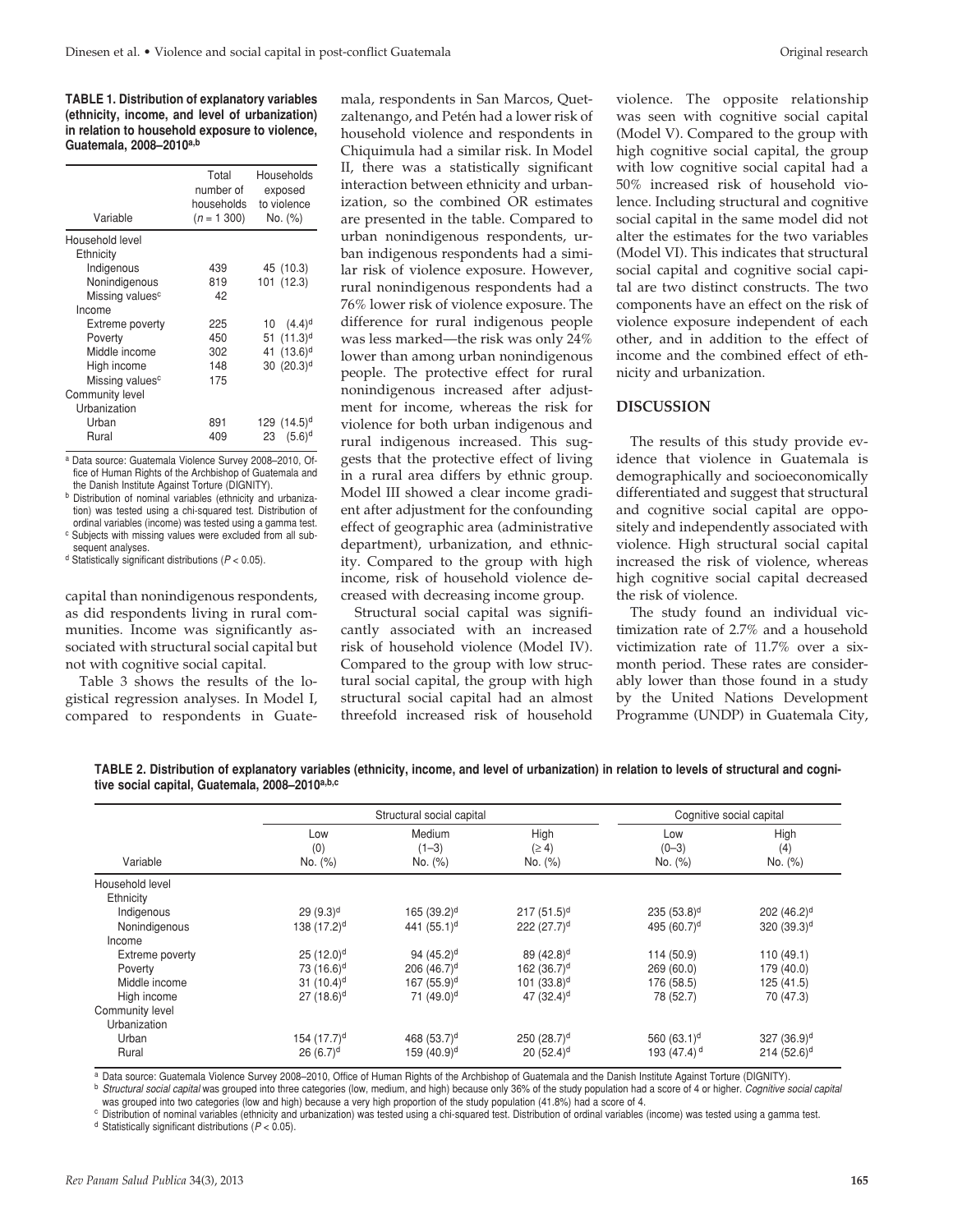| TABLE 3. Logistical regression analysis with household exposure to violence as the dependent variable, Guatemala, 2008–2010 <sup>a,b,c</sup> |  |  |
|----------------------------------------------------------------------------------------------------------------------------------------------|--|--|
|                                                                                                                                              |  |  |

|                            | Model I               | Model II              | Model III                              | Model IV              | Model V               | Model VI               |
|----------------------------|-----------------------|-----------------------|----------------------------------------|-----------------------|-----------------------|------------------------|
| Variable                   |                       |                       | OR <sup>d</sup> (95% Cl <sup>e</sup> ) | OR (95% CI)           | OR (95% CI)           | OR (95% CI)            |
| Department                 |                       |                       |                                        |                       |                       |                        |
| Guatemala                  | 1.00                  | 1.00                  | 1.00                                   | 1.00                  | 1.00                  | 1.00                   |
| Quetzaltenango             | $0.58(0.34 - 0.99)^f$ | $0.58(0.32 - 1.05)$   | $0.66(0.36 - 1.22)$                    | $0.43(0.23 - 0.85)^f$ | $0.7(0.38 - 1.28)$    | $0.45(0.23 - 0.89)^f$  |
| San Marcos                 | $0.1 (0.04 - 0.27)^f$ | $0.15(0.05 - 0.44)^f$ | $0.25(0.09 - 0.76)^f$                  | $0.18(0.05 - 0.62)^f$ | $0.29(0.1 - 0.87)$    | $0.21 (0.06 - 0.72)^f$ |
| Chiquimula                 | $0.95(0.51 - 1.78)$   | $1.4(0.68 - 2.8)$     | $1.49(0.76 - 3.15)$                    | $1.09(0.5 - 2.36)$    | $1.53(0.73 - 3.24)$   | $1.11(0.51 - 2.43)$    |
| Petén                      | $0.58(0.29 - 1.14)$   | $0.68(0.29 - 1.59)$   | $0.8(0.34 - 1.94)$                     | $0.64(0.26 - 1.57)$   | $0.8(0.34 - 1.92)$    | $0.63(0.26 - 1.54)$    |
| Ethnicity and urbanization |                       |                       |                                        |                       |                       |                        |
| Urban nonindigenous        |                       | 1.00                  | 1.00                                   | 1.00                  | 1.00                  | 1.00                   |
| Urban indigenous           |                       | $0.99(0.62 - 1.6)$    | $1.18(0.7-1.96)$                       | $1.12(0.66 - 1.89)$   | $1.13(0.68 - 1.89)$   | $1.12(0.66 - 1.89)$    |
| Rural nonindigenous        |                       | $0.24(0.09 - 0.62)^f$ | $0.12(0.03 - 0.49)^f$                  | $0.11(0.03 - 0.47)^f$ | $0.11(0.03 - 0.48)^f$ | $0.11(0.03 - 0.47)^f$  |
| Rural indigenous           |                       | $0.76(0.4 - 1.45)$    | $1.05(0.53 - 2.07)$                    | $0.93(0.46 - 1.89)$   | $1.09(0.55 - 2.17)$   | $0.93(0.46 - 1.89)$    |
| Income                     |                       |                       |                                        |                       |                       |                        |
| Extreme poverty            |                       |                       | $0.31(0.14 - 0.72)^f$                  | $0.32(0.14 - 0.78)^f$ | $0.29(0.13 - 0.67)^f$ | $0.3(0.13 - 0.71)^f$   |
| Poverty                    |                       |                       | $0.59(0.35-1)^f$                       | $0.62(0.36 - 1.06)$   | $0.56(0.33 - 0.96)$   | $0.59(0.34 - 1.02)$    |
| Middle income              |                       |                       | $0.67(0.39 - 1.14)$                    | $0.65(0.38 - 1.12)$   | $0.65(0.38 - 1.11)$   | $0.64(0.37 - 1.1)$     |
| High income                |                       |                       | 1.00                                   | 1.00                  | 1.00                  | 1.00                   |
| Structural social capital  |                       |                       |                                        |                       |                       |                        |
| Low                        |                       |                       |                                        | 1.00                  |                       | 1.00                   |
| Medium                     |                       |                       |                                        | $1.37(0.73 - 2.56)$   |                       | $1.41(0.75 - 2.64)$    |
| High                       |                       |                       |                                        | $2.69(1.37 - 5.28)^f$ |                       | $2.84(1.45 - 5.57)$    |

a Data source: Guatemala Violence Survey 2008–2010, Office of Human Rights of the Archbishop of Guatemala and the Danish Institute Against Torture (DIGNITY).

<sup>b</sup> *Structural social capital* was grouped into three categories (low, medium, and high) because only 36% of the study population had a score of 4 or higher. *Cognitive social capital* was grouped The overall Wald test was significant for all variables ( $P < 0.05$ ) except income in Model II ( $P = 0.07$ ).<br>
The overall Wald test was significant for all variables ( $P < 0.05$ ) except income in Model II ( $P = 0.07$ ).

<sup>e</sup> CI: confidence interval.

 $f$  Estimates with a significant derivation from 1 ( $P < 0.05$ ).

which reported a six-month individual victimization rate of 11.5% and a sixmonth household victimization rate of 37.6% (32). These findings could reflect a real decline in violence given the time spans between the GVS and the UNDP survey. However, no other evidence supports a general decline in the level of violence countrywide. Official homicide rates for the country overall increased more than twofold from 1999–2009 (2). There are several possible explanations for the discrepancy in rates. First, the data source for the current study (the GVS) covered urban and rural areas, whereas the data source for the UNDP results only covered the metropolitan area of Guatemala City. The level of violence in a metropolitan area is likely to be higher than in rural or peri-urban areas. This is seen across Latin America, where victimization rates have been shown to increase with both city size and rapid urban population growth (33). Second, the data source for the current study (the GVS) could have underreported violence due to selection bias. For example, it is plausible that the interviewers avoided households clearly inhabited by gang members due to safety considerations, or that people who had been exposed to violence refused to participate because of fear of repercussions from the perpe-

trators. Enumerators were trained well and necessary precautions were taken to avoid this, but the size of this potential bias is difficult to assess. Third, the use of a proxy-victim design for the questionnaire in the current study could have led to an underestimation of the different levels of violence. The proxy-victim design assumes that any member of the household has full knowledge of and is willing to report the violence exposure of other household members. In a study from Brazil that utilized data from different victimization surveys, studies that did not employ a proxy-victim design found victimization rates 2.8 times higher than surveys with a proxy-victim design (34).

This study also found evidence of a complex relationship between violence and social capital. One important finding was that the two sub-components had opposite associations with violence. Inclusion of both cognitive and structural social capital in the same logistic regression model did not alter the effect of either of the two factors. This indicates that the relationship between violence and structural social capital is relatively independent of the relationship between violence and cognitive social capital and vice versa.

The interest in the relationship between social capital and violence is justified by the assumption that high levels of social capital are a protective factor for violence and, furthermore, that social capital can be built through interventions (13, 35). Therefore, the finding of a negative association between violence and structural social capital is at first glance contradictory. This contradiction is, however, mirrored in other victimization surveys from the region. In the aforementioned study from Brazil, political participation increased the risk of victimization twofold compared to individuals with no political participation (34).

This finding suggests there may be some unrecognized risks related to civic participation in the region. One possible explanation is that people who participate actively in civil society are more apt to be targeted by violence as a result of their political activities. A publication by the International Trade Union Confederation (ITUC) reaffirmed that Latin America is the most dangerous place to be a member of a union and that Guatemala ranked second among the most dangerous countries, preceded by Colombia (36). Alternatively, it is possible that people with high structural social capital are more willing to disclose violent episodes than people with low structural social capital. Another possible explanations is that a high degree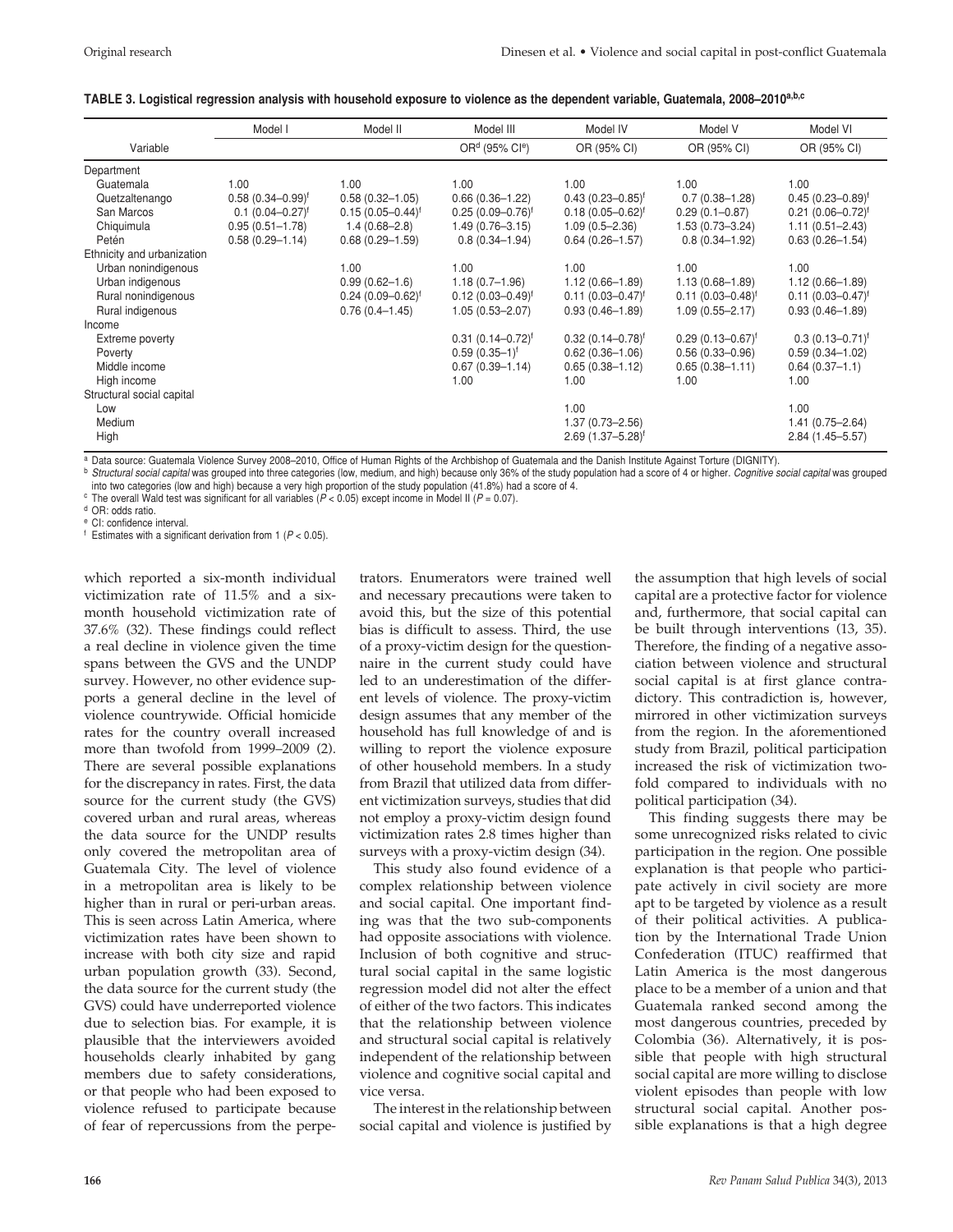of connectedness and participation in civil society is related to mobility patterns and thus indirectly exposes people to violence because of more time spent on the street and on public transport. Finally, selection bias might have affected this finding if households exposed to serious violent events had lower levels of structural social capital and refused participation because of lack of trust in strangers or fear of repercussions from the perpetrators. If the nonrespondents had lower levels of structural social capital and higher levels of violence than the respondents, this would lead to an overestimation of the association between violence and social capital. Because the refusal rate was not recorded in this study, it is difficult to assess the size of this possible source of bias.

The cross-sectional design of the study makes the interpretation of a possible causal relationship between social capital and violence difficult. If, despite the fact that time series data were not available to support causal inferences, it is hypothesized that there *is* a causal relation between the two factors, the direction of such relationship must be considered. This study has hypothesized that social capital influences the risk for violence. The underlying logic was that low social capital can be regarded as an indicator of exclusion from participation in society in terms of quantity and quality of proximate social relations, which is likely to increase the risk of becoming a victim of violence (21). The opposite relationship

is, however, also plausible. For example, violence might create mistrust between neighbors, and thus lead to low cognitive social capital (15). While Bateson (4) found that victimization in Guatemala was associated with increased political participation, she argues that victims of crime become political activists rather than the opposite causal relation. A dual causal relation is also plausible: high structural social capital might increase the risk for violence, and high levels of violence over time might lead to destruction or alteration of social capital. Due to the complicated relationship between social capital and violence, including the dual nature of the causal direction, a longitudinal controlled study should be undertaken to assess the various possibilities.

The methodological strengths of this study include the fact that it is based on a widely applied victimization survey design that covers a representative sample of five departments in the country rather than solely Guatemala City. Moreover, the study employs a composite tool to measure social capital that was developed specifically for low-income countries and has been validated in lowincome settings. The major methodological limitations include the fact that the study employed a general definition of violence, so different degrees of violence severity are not reported in the study. Determining causality is also problematic, due to the cross-sectional design of the data source (the GVS).

In conclusion, this study documents endemic levels of violence in Guatemala. In terms of violence prevention, these findings suggest urban communities should be the primary targets of future interventions. The fact that structural and cognitive social capital did not follow similar patterns raises questions about whether interventions aimed at building civil society will automatically lead to increased levels of cognitive social capital. The increased risk of violence associated with structural social capital raises questions about whether such interventions would be relevant or desirable for the purpose of preventing violence. This is not to say that civil society should *not* be strengthened but rather that the current context is complex and requires a multifaceted response. As long as safety considerations prevent people from moving freely, and the social context does not allow for a pluralistic civil society, it is unclear what effect (if any) these types of interventions would have. Additional research on social capital and violence should focus on disentangling the relationship between different types of social capital and on the relationship between social and economic capital in relation to violence.

**Acknowledgments.** The authors thank the study respondents, for their participation in this study.

**Conflicts of interest.** None.

# **REFERENCES**

- 1. World Bank. World development report 2011: conflict, security and development. Washington: World Bank; 2011.
- 2. Oficina de Derechos Humanos del Arzobispado de Guatemala. Violencia en Guatemala. Estudio estadístico en 5 departementos. Guatemala City: ODHAG; 2011. Available from: http://www.odhag.org.gt/pdf/Violencia% 20en%20Guatemala.pdf
- 3. Ayres RL. Crime and violence as development issues in Latin America and the Caribbean. Washington; World Bank Publications; 1998.
- 4. Bateson R. The criminal threat to democratic consolidation in Latin America. In: Proceedings of the American Political Science Association 2010 Annual Meeting. Washington: APSA; 2010. Available from: http:// papers.ssrn.com/sol3/papers.cfm?abstract\_ id=1643239
- 5. Yacoub S, Arellano S, Padgett-Moncada D. Violence related injuries, deaths and disabilities in the capital of Honduras. Injury. 2006;37(5):428–34.
- 6. Dahlberg L, Krug E. The world report on violence and health. Geneva: World Health Organization; 2002. Available from: http:// www.who.int/violence\_injury\_prevention/ violence/world\_report/en/
- 7. Matzopoulos R, Bowman B, Butchart A, Mercy JA. The impact of violence on health in low- to middle-income countries. Int J Inj Contr Saf Promot. 2008;15(4):177–87.
- 8. Olate R, Salas-Wright C, Vaughn MG. Predictors of violence and delinquency among high risk youth and youth gang members in San Salvador, El Salvador. Int Soc Work. 2012;55(3):383–401.
- 9. Caicedo BG, Gonçalves H, González DA, Victora CG. Violent delinquency in a Brazil-

ian birth cohort: the roles of breast feeding, early poverty and demographic factors. Paediatr Perinat Epidemiol. 2010;24(1):12–23.

- 10. Winton A. Young people's views on how to tackle gang violence in "post-conflict" Guatemala. Environ Urban. 2004;16(2):83–99.
- 11. De Coster S, Heimer K, Wittrock SM. Neighborhood disadvantage, social capital, street context, and youth violence. Sociol Quart. 2006;47(4):723–53.
- 12. Beiser M, Wiwa O, Adebajo S. Humaninitiated disaster, social disorganization and post-traumatic stress disorder above Nigeria's oil basins. Soc Sci Med. 2010;71(2):221–7.
- 13. Cuesta J. Social capital, crime and welfare: the cases of Colombia and Honduras. In: Cox M, editor. Social capital and peace-building: creating and resolving conflict with trust and social networks. London: Routledge; 2008. Pp. 37–57.